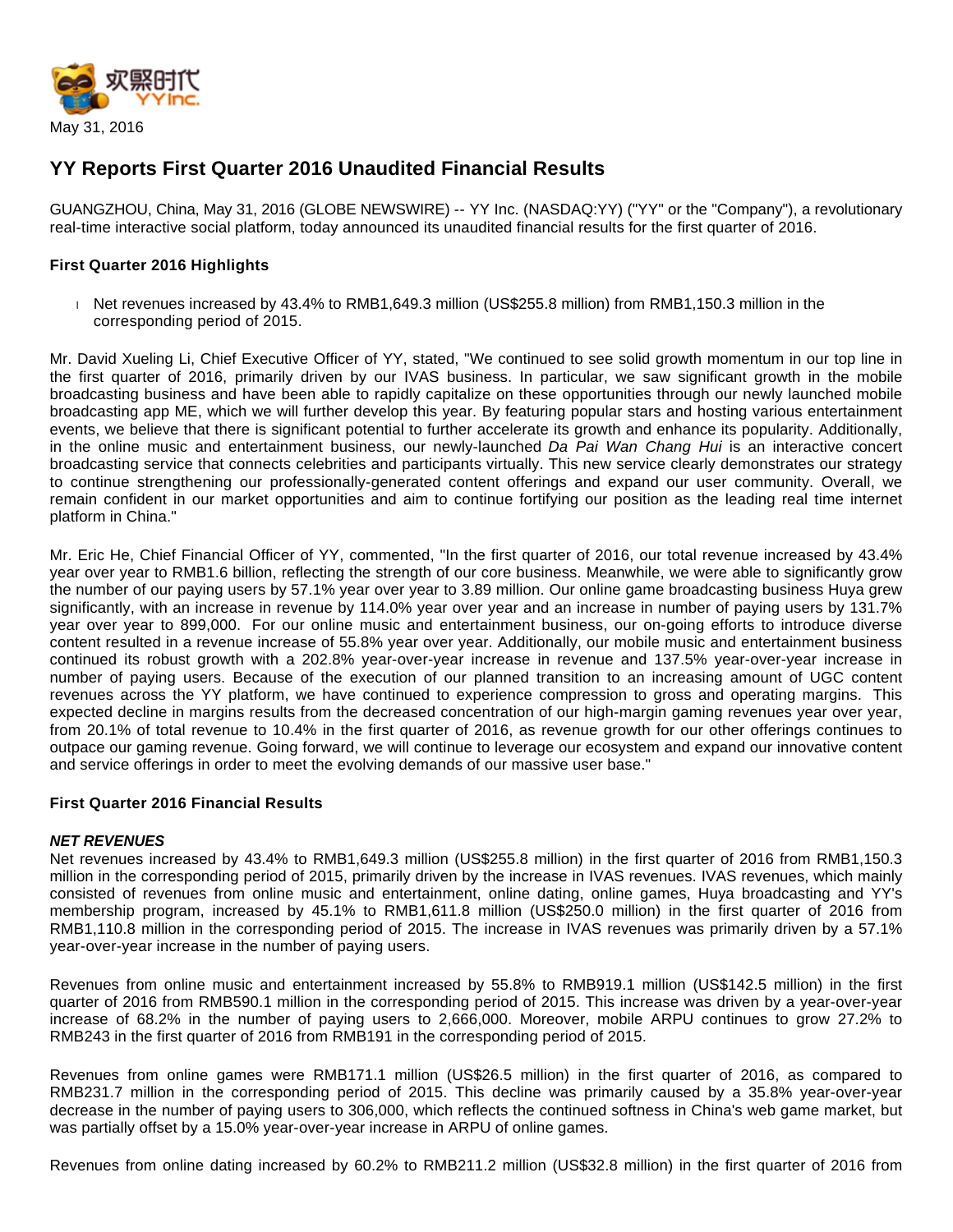RMB131.8 million in the corresponding period of 2015. This increase primarily resulted from a 47.4% year-over-year increase in the number of paying users to 283,000 and 8.6% year-over-year increase in ARPU to RMB746 in the first quarter of 2016.

Other IVAS revenues, mainly including Huya broadcasting and membership subscription fees, increased by 97.5% to RMB310.4 million (US\$48.1 million) in the first quarter of 2016 from RMB157.2 million in the corresponding period of 2015. Revenues from Huya broadcasting increased by 114.0% to RMB117.7 million (US\$18.3 million) in the first quarter of 2016 from RMB55.0 million in the corresponding period of 2015. Revenues from membership subscription fees increased by 12.5% to RMB69.4 million (US\$10.8 million) in the first quarter of 2016 from RMB61.7 million in the corresponding period of 2015, which reflected a 2.1% increase in the number of members to 1,084,000 as of March 31, 2016 from 1,062,000 as of March 31, 2015.

Other revenues, mainly including revenues from the Company's online education platform, Huanqiu Education Online, online advertising revenues from Duowan.com, and e-commerce, were RMB37.5 million (US\$5.8 million) in the first quarter of 2016, compared with RMB39.4 million in the corresponding period of 2015.

# **COST OF REVENUES AND GROSS PROFIT**

Cost of revenues increased by 57.6% to RMB1,060.5 million (US\$164.5 million) in the first quarter of 2016 from RMB672.7 million in the corresponding period of 2015, primarily attributable to an increase in revenue-sharing fees and content costs to RMB707.7 million (US\$109.8 million) in the first quarter of 2016 from RMB411.8 million in the corresponding period of 2015. The increase in revenue-sharing fees and content costs paid to performers, channel owners and content providers was in line with the increase in revenues and was primarily due to the higher level of user engagement and spending driven by promotional activities, as well as the Company's investments in expanding the amount of new and innovative content it provides to users. In addition, bandwidth costs increased to RMB182.9 million (US\$28.4 million) in the first quarter of 2016 from RMB129.6 million in the corresponding period of 2015, primarily reflecting the continued user base expansion and the video quality improvements.

Gross profit increased by 23.3% to RMB588.8 million (US\$91.3 million) in the first quarter of 2016 from RMB477.5 million in the corresponding period of 2015. Gross margin was 35.7% in the first quarter of 2016 compared with 41.5% in the corresponding period of 2015. The year-over-year decrease in gross margin was primarily attributable to the change in the Company's business mix to include new business lines involving user-generated content, and higher revenue-sharing fees and content costs.

### **OPERATING INCOME**

Operating expenses for the first quarter of 2016 increased by 45.7% to RMB341.0 million (US\$52.9 million) from RMB234.1 million in the corresponding period of 2015. This increase was primarily attributable to an increase in research and development expenses, driven by the Company's overall business expansion, as well as sales and marketing expenses, particularly those associated with mobile product promotion.

Operating income in the first quarter of 2016 increased by 5.1% to RMB256.7 million (US\$39.8 million), as compared to RMB244.2 million in the corresponding period of 2015. Operating margin in the first quarter of 2016 was 15.6%, as compared to 21.2% in the corresponding period of 2015.

Non-GAAP operating income<sup>1</sup> increased by 12.5% to RMB310.6 million (US\$48.2 million) in the first quarter of 2016 from RMB276.1 million in the corresponding period of 2015. Non-GAAP operating margin<sup>2</sup> decreased to 18.8% in the first quarter of 2016 from 24.0% in the corresponding period of 2015.

### **NET INCOME**

Net income attributable to YY Inc. was RMB208.3 million (US\$32.3 million) in the first quarter of 2016, as compared to RMB227.0 million in the corresponding period of 2015. Net margin in the first quarter of 2016 was 12.6%, as compared to 19.7% in the corresponding period of 2015. Non-GAAP net income attributable to YY Inc.<sup>3</sup> increased by 1.3% to RMB262.3 million (US\$40.7 million), as compared to RMB258.8 million in the corresponding period of 2015. Non-GAAP net margin<sup>4</sup> was 15.9% in the first quarter of 2016, as compared to 22.5% in the corresponding period of 2015.

# **NET INCOME PER ADS**

Diluted net income per ADS<sup>5</sup> was RMB3.65 (US\$0.57) in the first quarter of 2016, compared to RMB3.83 in the corresponding period of 2015.

Non-GAAP diluted net income per ADS $^6$  increased by 5.3% to RMB4.59 (US\$0.71) in the first quarter of 2016 from RMB4.36 in the corresponding period of 2015.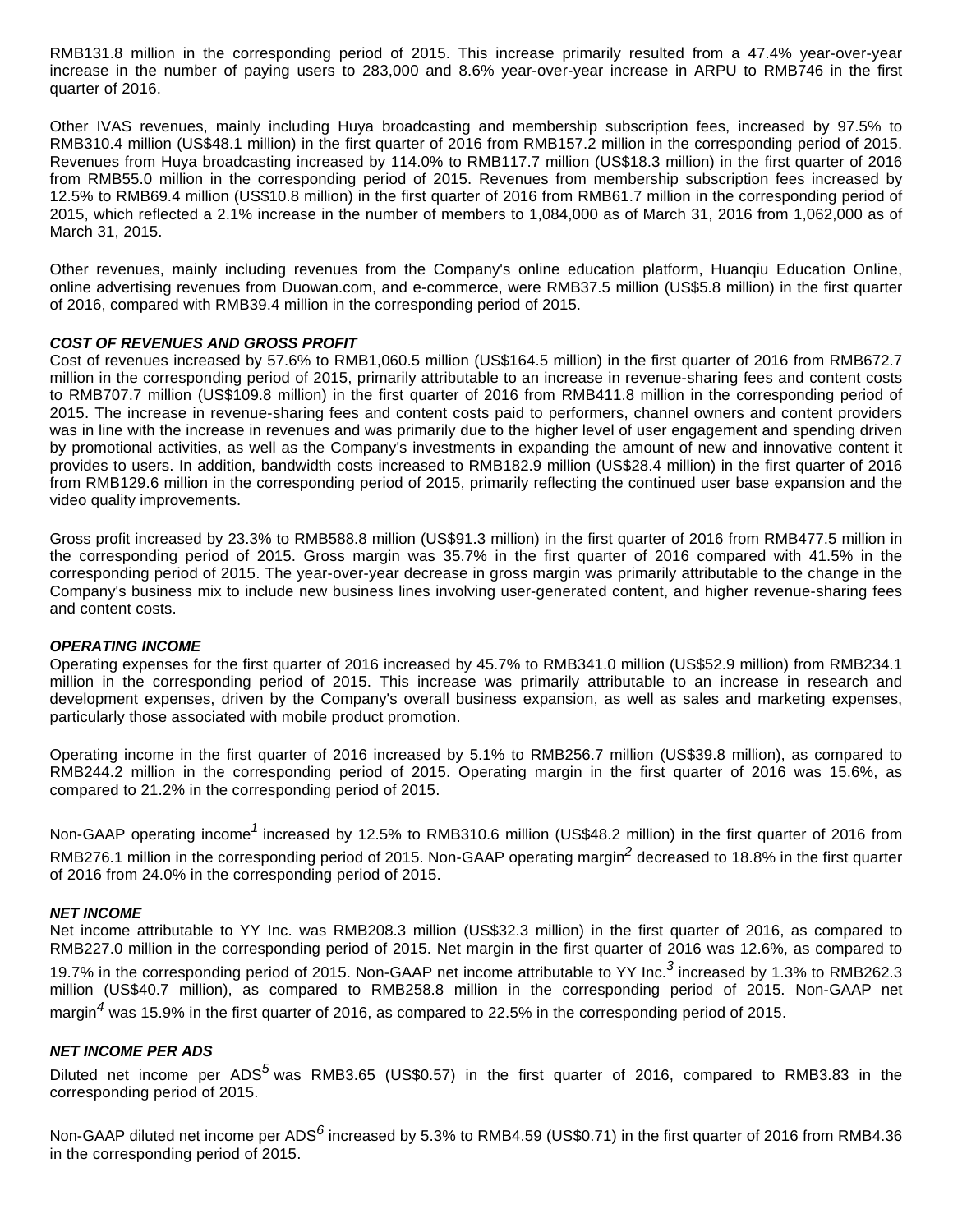# **BALANCE SHEET AND CASH FLOWS**

As of March 31, 2016, the Company had cash and cash equivalents of RMB593.0 million (US\$92.0 million) and short-term deposits of RMB2,716.8 million (US\$421.3 million). For the first quarter of 2016, net cash from operating activities was RMB198.4 million (US\$30.8 million).

# **SHARES OUTSTANDING**

As of March 31, 2016, the Company had a total of 1,098.9 million common shares outstanding, or the equivalent of 54.9 million ADSs outstanding.

# **Conference Call Information**

The Company will hold a conference call on Tuesday, May 31, 2016 at 8:00 am Eastern Time or 8:00 pm Beijing Time to discuss the financial results. Participants may access the call by dialing the following numbers:

| United States:                           | +1-845-675-0438 |
|------------------------------------------|-----------------|
| International Toll Free: +1-855-500-8701 |                 |
| China Domestic:                          | 400-1200654     |
| Hong Kong:                               | +852-3018-6776  |
| Conference ID:                           | #15450227       |

The replay will be accessible through June 7, 2016 by dialing the following numbers:

United States Toll Free: +1-855-452-5696 International: +61-2-9003-4211 Conference ID: # 15450227

A live and archived webcast of the conference call will also be available at the Company's investor relations website at [http://investors.yy.com/.](http://www.globenewswire.com/Tracker?data=sPu9mIGZzkPdAQet57sRyRL2TreGouBs-Lmru-3d-rNjYjTO6XyFTady_CUi_2nnh9nlie1FjAU5WH3155RG_akgxz0vzK8kprR2kiHXzos=)

### **Exchange Rate**

This press release contains translations of certain Renminbi amounts into U.S. dollars at specified rates solely for the convenience of readers. Unless otherwise noted, all translations from Renminbi to U.S. dollars, in this press release, were made at a rate of RMB6.448 to US\$1.00, the noon buying rate in effect on March 31, 2016 in the City of New York for cable transfers in Renminbi per U.S. dollar as certified for customs purposes by the Federal Reserve Bank of New York.

# **About YY Inc.**

YY Inc. ("YY" or the "Company") is a revolutionary real-time interactive social platform that engages users in real-time online group activities through voice, text and video. Launched in July 2008, YY Client, the Company's core product, empowers users to create and organize groups of varying sizes to discover and participate in a wide range of online activities, including online music and entertainment, online games, online dating, live game broadcasting and education. YY Inc. was listed on NASDAQ in November 2012 and generated revenues of US\$910 million in the fiscal year 2015.

### **Safe Harbor Statement**

This announcement contains forward-looking statements. These statements are made under the "safe harbor" provisions of the U.S. Private Securities Litigation Reform Act of 1995. These forward-looking statements can be identified by terminology such as "will," "expects," "anticipates," "future," "intends," "plans," "believes," "estimates" and similar statements. Among other things, the business outlook and quotations from management in this announcement, as well as YY's strategic and operational plans, contain forward-looking statements. YY may also make written or oral forward-looking statements in its periodic reports to the U.S. Securities and Exchange Commission ("SEC"), in its annual report to shareholders, in press releases and other written materials and in oral statements made by its officers, directors or employees to third parties. Statements that are not historical facts, including statements about YY's beliefs and expectations, are forward-looking statements. Forward-looking statements involve inherent risks and uncertainties. A number of factors could cause actual results to differ materially from those contained in any forward-looking statement, including but not limited to the following: YY's goals and strategies; YY's future business development, results of operations and financial condition; the expected growth of the online communication social platform market in China; the expectation regarding the rate at which to gain registered user accounts, active users, especially paying users; YY's ability to monetize the user base; YY's ability to continue attracting advertisers and offering popular online games; fluctuations in general economic and business conditions in China and assumptions underlying or related to any of the foregoing, as well as uncertainties relating to the proposed "going-private" transaction. Further information regarding these and other risks is included in YY's filings with the SEC. All information provided in this press release and in the attachments is as of the date of this press release, and YY does not undertake any obligation to update any forward-looking statement, except as required under applicable law.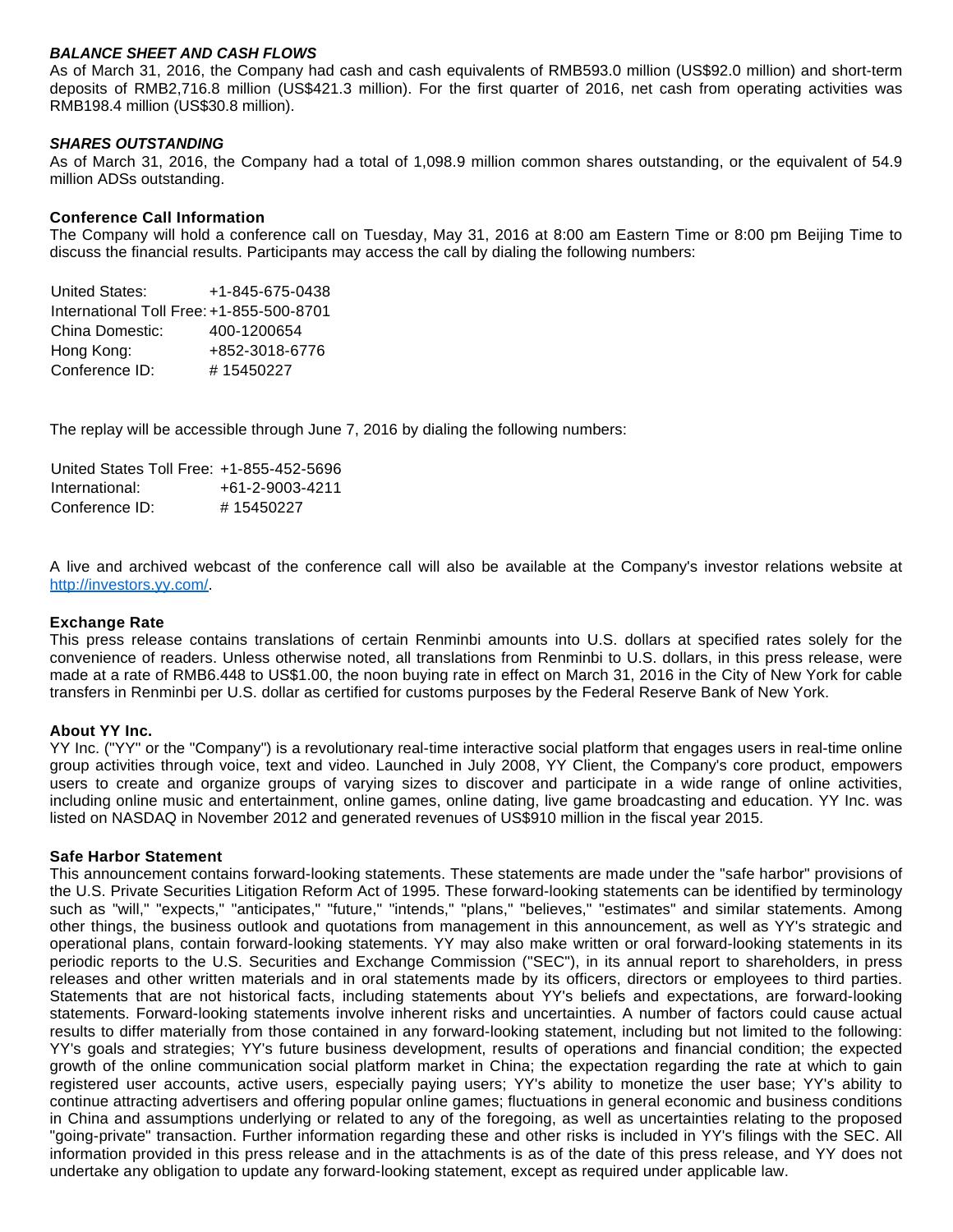# **Use of Non-GAAP Financial Measures**

The unaudited condensed consolidated financial information is prepared in conformity with accounting principles generally accepted in the United States of America ("U.S. GAAP"), except that the consolidated statement of changes in shareholders' equity, consolidated statements of cash flows, and the detailed notes have not been presented. YY uses non-GAAP operating income, non-GAAP operating margin, non-GAAP net income attributable to YY Inc**.**, non-GAAP net margin, non-GAAP net income attributable to common shareholders, and basic and diluted non-GAAP net income per ADS, which are non-GAAP financial measures. Non-GAAP operating income is operating income excluding share-based compensation expenses. Non-GAAP operating margin is non-GAAP operating income as a percentage of net revenues. Non-GAAP net income attributable to YY Inc. is net income attributable to YY Inc. excluding share-based compensation expenses. Non-GAAP net margin is non-GAAP net income attributable to YY Inc. as a percentage of net revenues. Non-GAAP net income attributable to common shareholders is net income attributable to common shareholders excluding share-based compensation expenses. Basic and diluted non-GAAP net income per ADS is non-GAAP net income attributable to common shareholders divided by weighted average number of ADS used in the calculation of basic and diluted net income per ADS. The Company believes that separate analysis and exclusion of the non-cash impact of share-based compensation adds clarity to the constituent parts of its performance. The Company reviews these non-GAAP financial measures together with GAAP financial measures to obtain a better understanding of its operating performance. It uses the non-GAAP financial measure for planning, forecasting and measuring results against the forecast. The Company believes that non-GAAP financial measure is useful supplemental information for investors and analysts to assess its operating performance without the effect of non-cash share-based compensation expenses, which have been and will continue to be significant recurring expenses in its business. However, the use of non-GAAP financial measures has material limitations as an analytical tool. One of the limitations of using non-GAAP financial measures is that they do not include all items that impact the Company's net income for the period. In addition, because non-GAAP financial measures are not measured in the same manner by all companies, they may not be comparable to other similar titled measures used by other companies. In light of the foregoing limitations, you should not consider non-GAAP financial measure in isolation from or as an alternative to the financial measure prepared in accordance with U.S. GAAP.

The presentation of these non-GAAP financial measures is not intended to be considered in isolation from, or as a substitute for, the financial information prepared and presented in accordance with U.S. GAAP. For more information on these non-GAAP financial measures, please see the table captioned "YY Inc. Reconciliations of GAAP and Non-GAAP Results" at the end of this release.

 $1$ Non-GAAP operating income is a non-GAAP financial measure, which is defined as operating income excluding sharebased compensation expenses.

<sup>2</sup>Non-GAAP operating margin is a non-GAAP financial measure, which is defined as non-GAAP operating income as a percentage of net revenues.

 $3$ Non-GAAP net income attributable to YY Inc. is a non-GAAP financial measure, which is defined as net income attributable to YY Inc. excluding share-based compensation expenses.

<sup>4</sup>Non-GAAP net margin is a non-GAAP financial measure, which is defined as non-GAAP net income attributable to YY Inc. as a percentage of net revenues.

 $5$ ADS is American Depositary Share. Each ADS represents twenty Class A common shares of the Company. Diluted net income per ADS is net income attributable to common shareholders divided by weighted average number of diluted ADS.

 $6$ Non-GAAP diluted net income per ADS is a non-GAAP financial measure, which is defined as non-GAAP net income attributable to common shareholders divided by weighted average number of ADS used in the calculation of diluted net income per ADS.

> **YY INC. UNAUDITED CONDENSED CONSOLIDATED BALANCE SHEETS** (All amounts in thousands, except share, ADS and per ADS data)

| December 31、March 31、March 31、 |      |      |
|--------------------------------|------|------|
| 2015                           | 2016 | 2016 |
| RMB                            | RMB  | US\$ |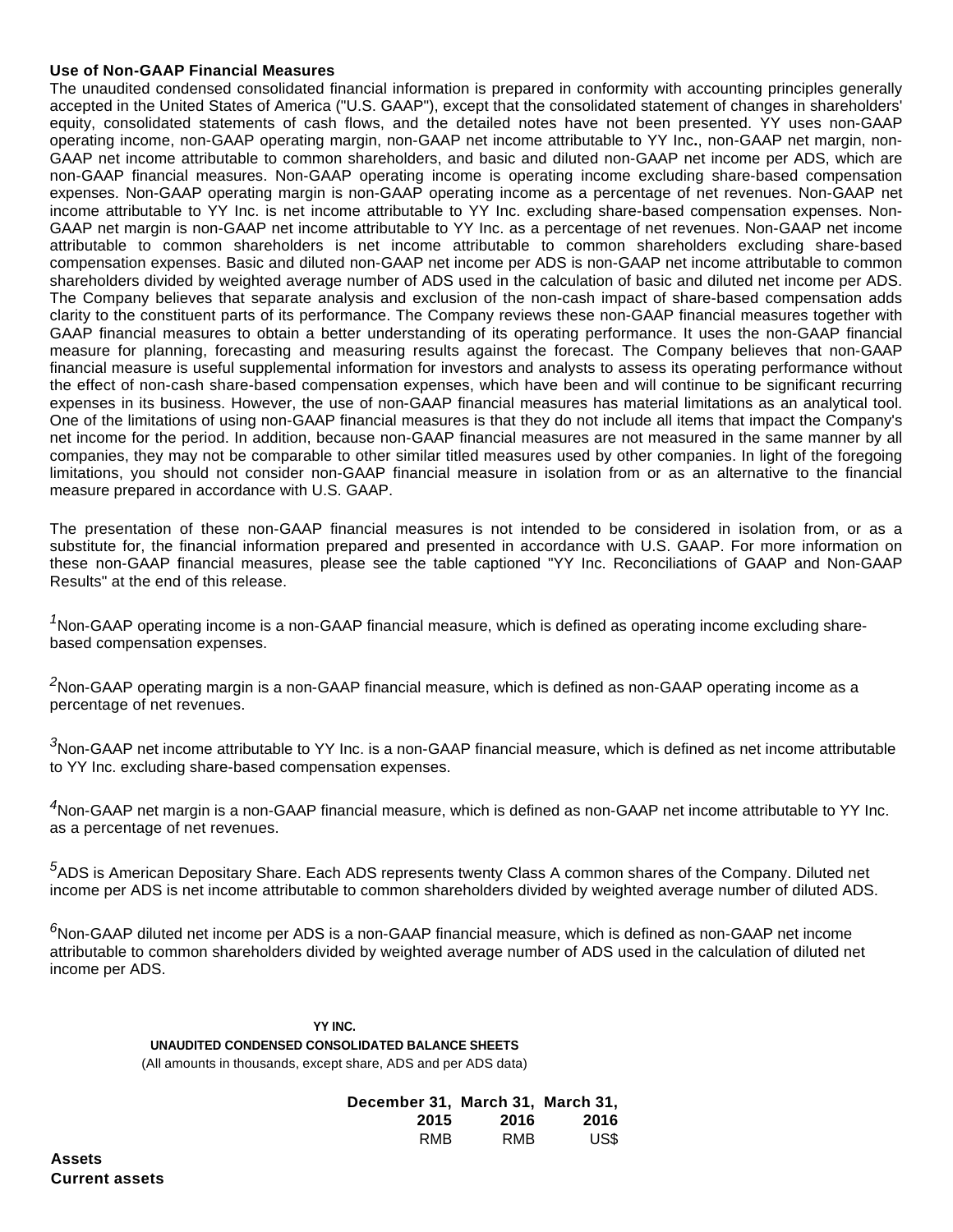| Cash and cash equivalents                         | 928,934   | 592,980             | 91,963    |
|---------------------------------------------------|-----------|---------------------|-----------|
| Short-term deposits                               | 1,894,946 | 2,716,751           | 421,332   |
| Restricted short-term deposits                    | 389,221   |                     |           |
| Accounts receivable, net                          | 132,353   | 170,704             | 26,474    |
| Inventory                                         | 14,385    | 13,484              | 2,091     |
| Amount due from related parties                   | 5,297     | 28,699              | 4,451     |
| Prepayments and other current assets              | 147,823   | 136,957             | 21,240    |
| Deferred tax assets                               | 116,921   | 105,796             | 16,408    |
| <b>Total current assets</b>                       | 3,629,880 | 3,765,371           | 583,959   |
| <b>Non-current assets</b>                         |           |                     |           |
| Deferred tax assets                               | 3,363     | 3,648               | 566       |
| Investments                                       | 567,557   | 615,482             | 95,453    |
| Property and equipment, net                       | 843,449   | 837,405             | 129,871   |
| Land use rights, net                              |           | 1,908,325           | 295,956   |
| Intangible assets, net                            | 146,437   | 136,065             | 21,102    |
| Goodwill                                          | 151,638   | 151,633             | 23,516    |
| Other non-current assets*                         | 1,960,430 | 85,550              | 13,268    |
| <b>Total non-current assets</b>                   | 3,672,874 | 3,738,108           | 579,732   |
| <b>Total assets</b>                               | 7,302,754 | 7,503,479           | 1,163,691 |
| Liabilities and shareholders' equity              |           |                     |           |
| <b>Current liabilities</b>                        |           |                     |           |
| Accounts payable                                  | 129,819   | 160,388             | 24,874    |
| Deferred revenue                                  | 385,300   | 391,107             | 60,656    |
| Advances from customers                           | 55,086    | 53,665              | 8,323     |
| Income taxes payable                              | 107,403   | 81,839              | 12,692    |
| Accrued liabilities and other current liabilities | 681,889   | 617,987             | 95,842    |
| Amounts due to related parties                    | 24,917    | 20,575              | 3,191     |
| <b>Total current liabilities</b>                  | 1,384,414 | 1,325,561           | 205,578   |
| <b>Non-current liabilities</b>                    |           |                     |           |
| Convertible bonds*                                |           | 2,572,119 2,563,815 | 397,614   |
| Deferred revenue                                  | 20,752    | 26,135              | 4,053     |
| Deferred tax liabilities                          | 16,817    | 16,271              | 2,523     |
| <b>Total non-current liabilities</b>              | 2,609,688 | 2,606,221           | 404,190   |
| <b>Total liabilities</b>                          | 3,994,102 | 3,931,782           | 609,768   |

# **YY INC. UNAUDITED CONDENSED CONSOLIDATED BALANCE SHEETS (CONTINUED)**

|                         | <b>December</b> | March      | March |
|-------------------------|-----------------|------------|-------|
|                         | 31.             | 31.        | 31,   |
|                         | 2015            | 2016       | 2016  |
|                         | <b>RMB</b>      | <b>RMB</b> | US\$  |
| <b>Mezzanine equity</b> | 61,833          | 59.814     | 9,276 |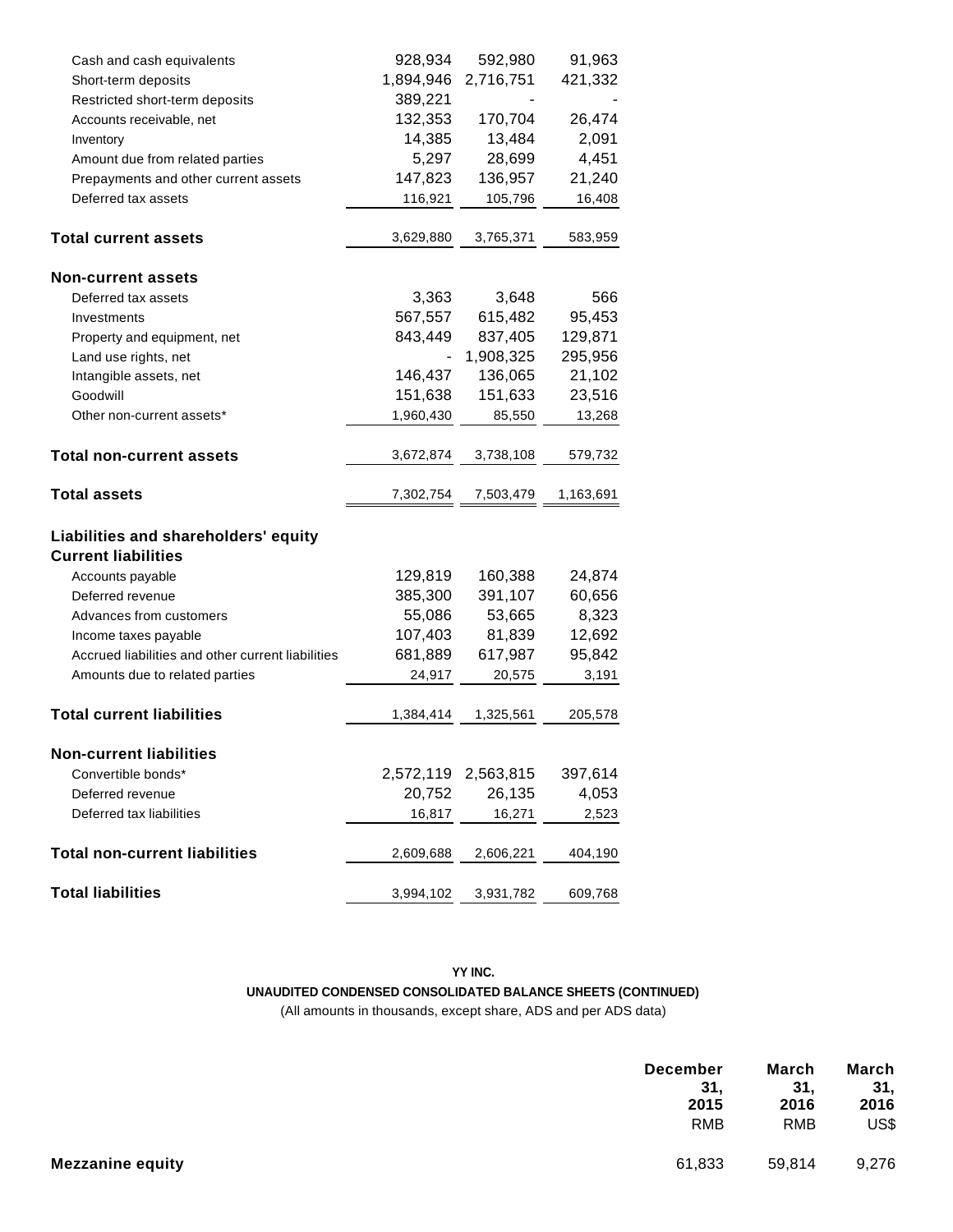# **Shareholders' equity**

\_\_\_\_\_\_\_\_\_\_\_\_\_\_\_\_\_\_\_\_\_\_\_\_\_\_\_\_\_\_\_\_\_\_\_\_\_

| Total liabilities, mezzanine equity and shareholders' equity                                                                                                                                                                 | 7,302,754 | 7,503,479 | 1,163,691 |
|------------------------------------------------------------------------------------------------------------------------------------------------------------------------------------------------------------------------------|-----------|-----------|-----------|
| <b>Total shareholders' equity</b>                                                                                                                                                                                            | 3,246,819 | 3,511,883 | 544,647   |
| Non-controlling interests                                                                                                                                                                                                    | 7,660     | 10,103    | 1,567     |
| Accumulated other comprehensive losses                                                                                                                                                                                       | (36,385)  | (36, 035) | (5,589)   |
| Retained earnings                                                                                                                                                                                                            | 1,207,168 | 1,415,507 | 219,527   |
| <b>Statutory reserves</b>                                                                                                                                                                                                    | 56.507    | 56,507    | 8.763     |
| Additional paid-in capital                                                                                                                                                                                                   | 2,011,799 | 2,065,731 | 320,368   |
| Class B common shares (US\$0.00001 par value; 1,000,000,000 and<br>1,000,000,000 shares authorized, 369,557,976 and 369,557,976 shares issued<br>and outstanding as of December 31, 2015 and March 31, 2016, respectively)   | 27        | 27        | 4         |
| Class A common shares (US\$0.00001 par value; 10,000,000,000 and<br>10,000,000,000 shares authorized, 728,227,848 and 729,301,268 shares issued<br>and outstanding as of December 31, 2015 and March 31, 2016, respectively) | 43        | 43        |           |

\* Effectively January 2016, ASU 2015-3 issued by FASB requires entities to present the issuance costs of bonds in the balance sheet as a direct deduction from the related bonds rather than assets. Accordingly, the Company retrospectively reclassified RMB25.3 million of issuance cost of bonds from other non-current assets into convertible bonds as of December 31, 2015.

#### **YY INC.**

#### **UNAUDITED CONDENSED CONSOLIDATED STATEMENTS OF OPERATIONS AND COMPREHENSIVE INCOME**

|                                     |                                           | <b>Three Months Ended</b>                    |                                    |                              |  |  |
|-------------------------------------|-------------------------------------------|----------------------------------------------|------------------------------------|------------------------------|--|--|
|                                     | <b>March</b><br>31,<br>2015<br><b>RMB</b> | <b>December</b><br>31,<br>2015<br><b>RMB</b> | March<br>31,<br>2016<br><b>RMB</b> | March<br>31,<br>2016<br>US\$ |  |  |
| <b>Net revenues</b>                 |                                           |                                              |                                    |                              |  |  |
| Internet value-added service        |                                           |                                              |                                    |                              |  |  |
| -Online music and entertainment     | 590,055                                   | 1,144,998                                    | 919,084                            | 142,538                      |  |  |
| -Online games                       | 231,748                                   | 172,398                                      | 171,110                            | 26,537                       |  |  |
| -Online dating                      | 131,836                                   | 189,194                                      | 211,226                            | 32,758                       |  |  |
| -Other IVAS                         | 157,197                                   | 325,427                                      | 310,428                            | 48,143                       |  |  |
| Other revenues                      | 39,426                                    | 67,827                                       | 37,470                             | 5,811                        |  |  |
| <b>Total net revenue</b>            | 1,150,262                                 | 1,899,844                                    | 1,649,318                          | 255,787                      |  |  |
| Cost of revenues <sup>(1)</sup>     | (672, 735)                                | (1, 168, 239)                                | (1,060,531)                        | (164, 474)                   |  |  |
| <b>Gross profit</b>                 | 477,527                                   | 731,605                                      | 588,787                            | 91,313                       |  |  |
| Operating expenses <sup>(1)</sup>   |                                           |                                              |                                    |                              |  |  |
| Research and development expenses   | (122, 988)                                | (152, 678)                                   | (179, 648)                         | (27, 861)                    |  |  |
| Sales and marketing expenses        | (51, 543)                                 | (114, 174)                                   | (77, 961)                          | (12,091)                     |  |  |
| General and administrative expenses | (59, 531)                                 | (87, 788)                                    | (83, 407)                          | (12, 935)                    |  |  |
| <b>Total operating expenses</b>     | (234, 062)                                | (354, 640)                                   | (341, 016)                         | (52, 887)                    |  |  |
| Other income                        | 760                                       | 32,814                                       | 8,905                              | 1,381                        |  |  |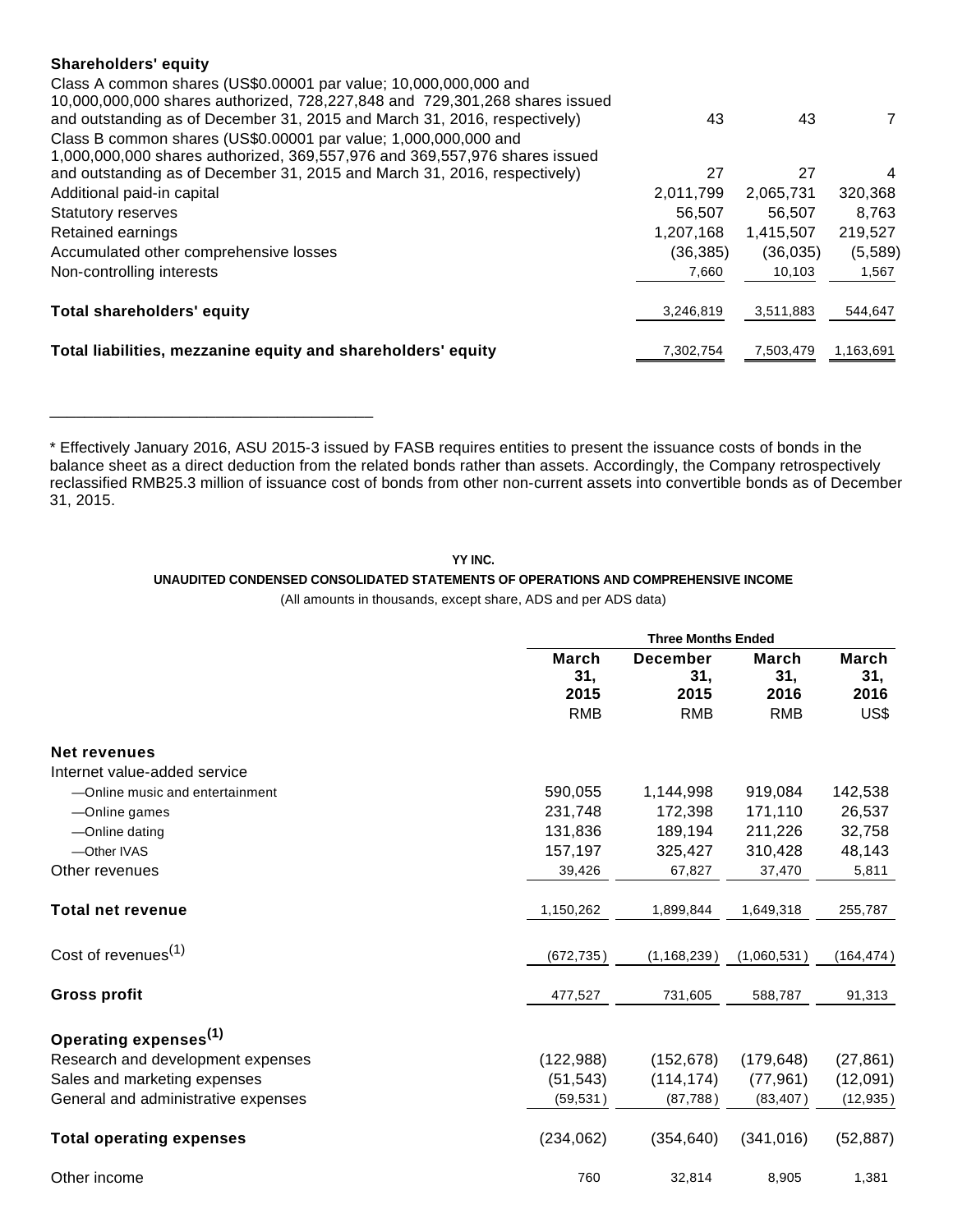| <b>Operating income</b>                                           | 244,225   | 409,779   | 256,676   | 39,807   |
|-------------------------------------------------------------------|-----------|-----------|-----------|----------|
|                                                                   |           |           |           |          |
| Other non-operating expenses                                      | (2, 165)  |           |           |          |
| Foreign currency exchange (losses) gains, net                     | (5,084)   | 187       | 237       | 37       |
| Interest expense                                                  | (18, 185) | (32,016)  | (20, 394) | (3, 163) |
| Interest income                                                   | 47,268    | 26,185    | 13,649    | 2,117    |
|                                                                   |           |           |           |          |
| Income before income tax expenses                                 | 266,059   | 404,135   | 250,168   | 38,798   |
| Income tax expenses                                               | (44, 474) | (51, 561) | (49, 622) | (7,696)  |
|                                                                   |           |           |           |          |
| Income before share of income in equity method                    |           |           |           |          |
| investments, net of income taxes                                  | 221,585   | 352,574   | 200,546   | 31,102   |
|                                                                   |           |           |           |          |
| Share of income in equity method investments, net of income taxes | 5,001     | 3,233     | 5,774     | 895      |
| <b>Net income</b>                                                 | 226,586   | 355,807   | 206,320   | 31,997   |
| Less: Net loss attributable to non-controlling interest           | (376)     | (3,409)   | (2,019)   | (313)    |
| Net income attributable to YY Inc.                                | 226,962   | 359,216   | 208,339   | 32,310   |
|                                                                   |           |           |           |          |

# **YY INC.**

# **UNAUDITED CONDENSED CONSOLIDATED STATEMENTS OF OPERATIONS AND COMPREHENSIVE INCOME (CONTINUED)**

(All amounts in thousands, except share, ADS and per ADS data)

|                                                                                 | <b>Three Months Ended</b> |             |            |                             |
|---------------------------------------------------------------------------------|---------------------------|-------------|------------|-----------------------------|
|                                                                                 | <b>December</b>           |             |            |                             |
|                                                                                 | March 31,<br>2015         | 31.<br>2015 | 2016       | March 31, March 31,<br>2016 |
|                                                                                 | <b>RMB</b>                | <b>RMB</b>  | <b>RMB</b> | US\$                        |
| Net income attributable to YY Inc.                                              | 226,962                   | 359,216     | 208,339    | 32,310                      |
| Other comprehensive income (loss)                                               |                           |             |            |                             |
| Foreign currency translation adjustments, net of nil tax                        | 4,071                     | (360)       | 350        | 54                          |
| Comprehensive income attributable to YY Inc.                                    | 231,033                   | 358,856     | 208,689    | 32,364                      |
| Net income per ADS                                                              |                           |             |            |                             |
| -Basic                                                                          | 3.94                      | 6.42        | 3.72       | 0.58                        |
| -Diluted                                                                        | 3.83                      | 6.24        | 3.65       | 0.57                        |
| Weighted average number of ADS used in calculating net income per<br><b>ADS</b> |                           |             |            |                             |
| -Basic                                                                          | 57,532,882                | 55,976,338  |            | 56,063,449 56,063,449       |
| -Diluted                                                                        | 59,291,664                | 60,655,008  |            | 57,137,915 57,137,915       |

(1) Share-based compensation was allocated in cost of revenues and operating expenses as follows:

| <b>Three Months Ended</b> |                                            |      |      |  |  |  |  |
|---------------------------|--------------------------------------------|------|------|--|--|--|--|
|                           | March 31, December 31, March 31, March 31, |      |      |  |  |  |  |
| 2015                      | 2015                                       | 2016 | 2016 |  |  |  |  |
| RMB                       | <b>RMB</b>                                 | RMB  | US\$ |  |  |  |  |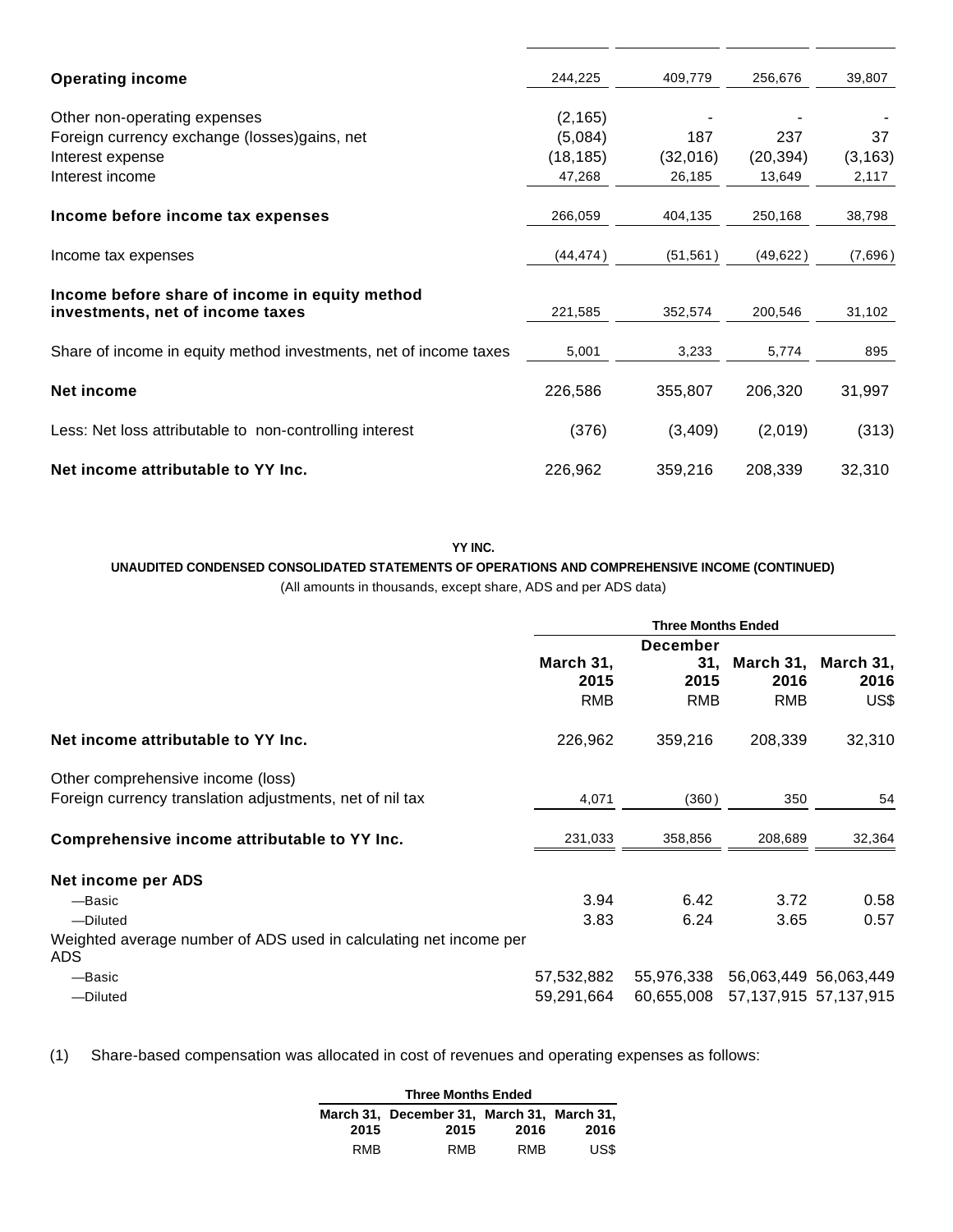| Cost of revenues                    | 4.432  | 8.871  | 8.612  | 1.336 |
|-------------------------------------|--------|--------|--------|-------|
| Research and development expenses   | 11.940 | 29.240 | 27.300 | 4.234 |
| Sales and marketing expenses        | 743    | 1.089  | 839    | 130   |
| General and administrative expenses | 14.729 | 22.009 | 17.179 | 2.664 |

# **YY INC. RECONCILIATION OF GAAP AND NON-GAAP RESULTS**

(All amounts in thousands, except share, ADS and per ADS data)

|                                                                                   | <b>Three Months Ended</b> |                 |                   |                                  |
|-----------------------------------------------------------------------------------|---------------------------|-----------------|-------------------|----------------------------------|
|                                                                                   |                           | <b>December</b> |                   |                                  |
|                                                                                   | March 31,<br>2015         | 31,<br>2015     | March 31,<br>2016 | March 31,<br>2016                |
|                                                                                   | <b>RMB</b>                | <b>RMB</b>      | <b>RMB</b>        | US\$                             |
| Operating income                                                                  | 244,225                   | 409.779         | 256,676           | 39,807                           |
| Share-based compensation expenses                                                 | 31,844                    | 61,209          | 53,930            | 8,364                            |
| <b>Non-GAAP operating income</b>                                                  | 276,069                   | 470,988         | 310,606           | 48,171                           |
|                                                                                   |                           |                 |                   |                                  |
| Net income attributable to YY Inc.                                                | 226,962                   | 359,216         | 208,339           | 32,310                           |
| Share-based compensation expenses                                                 | 31,844                    | 61,209          | 53,930            | 8,364                            |
| Non-GAAP net income attributable to YY Inc.                                       | 258,806                   | 420,425         | 262,269           | 40,674                           |
| Non-GAAP net income per ADS                                                       |                           |                 |                   |                                  |
| -Basic                                                                            | 4.50                      | 7.51            | 4.68              | 0.73                             |
| -Diluted                                                                          | 4.36                      | 7.25            | 4.59              | 0.71                             |
| Weighted average number of ADS used in calculating Non-GAAP net<br>income per ADS |                           |                 |                   |                                  |
| -Basic                                                                            | 57,532,882                |                 |                   | 55,976,338 56,063,449 56,063,449 |
| -Diluted                                                                          | 59,291,664                |                 |                   | 60,655,008 57,137,915 57,137,915 |

**YY INC.**

## **UNAUDITED SEGMENT REPORT**

|                                                        |                |                |                              | <b>Three Months Ended</b> |                         |            |              |  |
|--------------------------------------------------------|----------------|----------------|------------------------------|---------------------------|-------------------------|------------|--------------|--|
|                                                        |                | March 31, 2016 |                              |                           |                         |            |              |  |
|                                                        | <b>YY IVAS</b> | <b>Others</b>  | <b>YY IVAS</b><br>and others | Huya<br>broadcasting      | 100<br><b>Education</b> | Total      | <b>Total</b> |  |
|                                                        | <b>RMB</b>     | <b>RMB</b>     | <b>RMB</b>                   | <b>RMB</b>                | <b>RMB</b>              | <b>RMB</b> | US\$         |  |
| <b>Net revenues</b><br>Internet value-added<br>service |                |                |                              |                           |                         |            |              |  |
| -Online music and<br>entertainment                     | 919,084        | ٠.             | 919,084                      | ۰                         | ۰                       | 919,084    | 142,538      |  |
| -Online games                                          | 171,110        | ۰.             | 171,110                      | ۰                         | ۰                       | 171,110    | 26,537       |  |
| -Online dating                                         | 211,226        | ۰              | 211,226                      | -                         | ۰                       | 211,226    | 32,758       |  |
| -Other IVAS                                            | 192,754        | ۰.             | 192,754                      | 117,674                   | ٠                       | 310,428    | 48,143       |  |
| Other revenues                                         | $\blacksquare$ | 16,282         | 16,282                       | $\overline{\phantom{0}}$  | 21,188                  | 37,470     | 5,811        |  |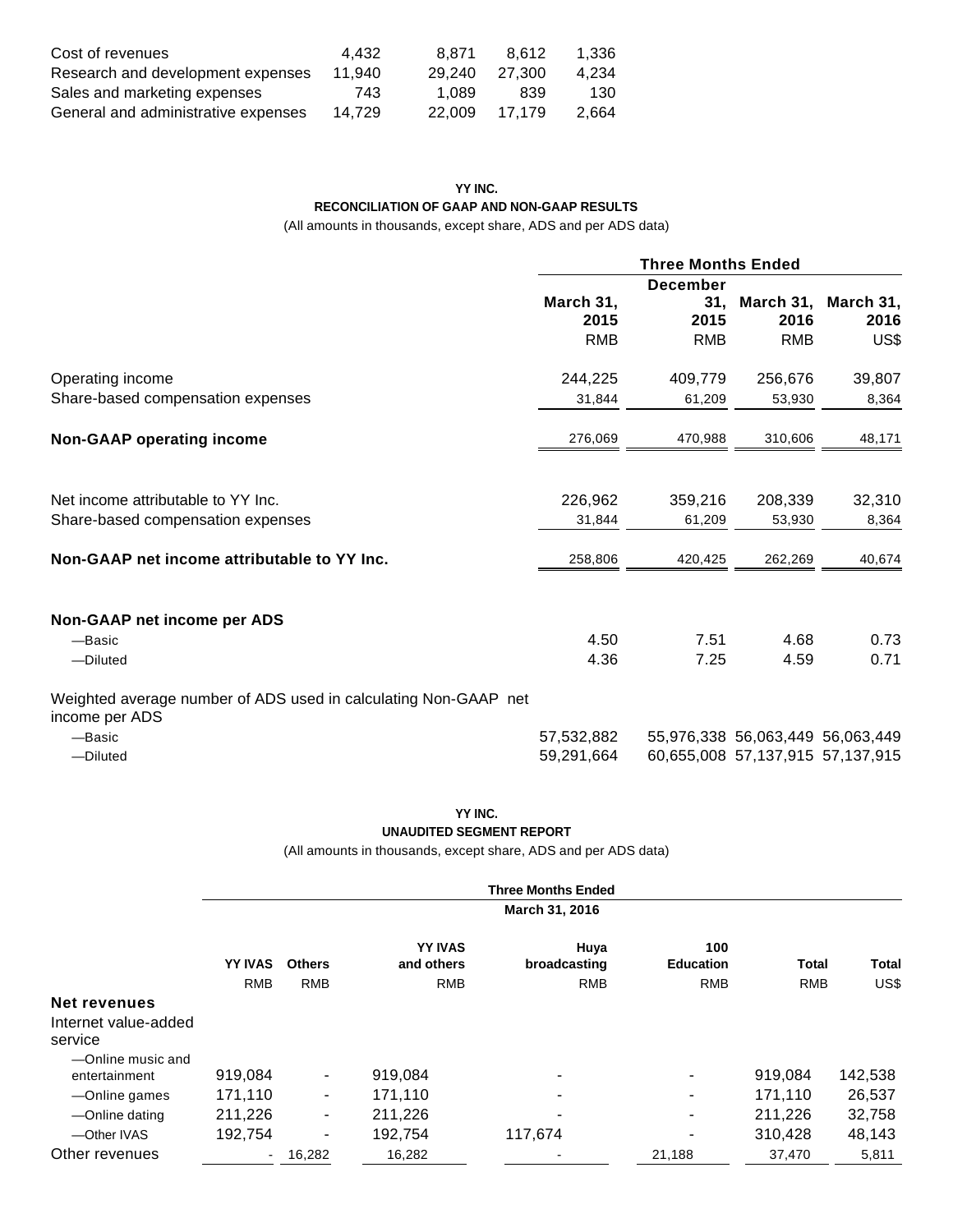| <b>Total net revenue</b>                                    | 1,494,174 16,282 | 1,510,456  | 117,674    | 21,188    | 1,649,318   | 255,787    |
|-------------------------------------------------------------|------------------|------------|------------|-----------|-------------|------------|
| Cost of revenues <sup>(1)</sup>                             |                  | (844, 273) | (193,066)  | (23, 192) | (1,060,531) | (164, 474) |
| Gross profit (loss)                                         |                  | 666,183    | (75, 392)  | (2,004)   | 588,787     | 91,313     |
| <b>Operating</b><br>expenses <sup>(1)</sup><br>Research and |                  |            |            |           |             |            |
| development<br>expenses                                     |                  | (143, 351) | (24, 257)  | (12,040)  | (179, 648)  | (27, 861)  |
| Sales and marketing<br>expenses                             |                  | (52, 558)  | (10, 788)  | (14, 615) | (77, 961)   | (12,091)   |
| General and<br>administrative                               |                  |            |            |           |             |            |
| expenses                                                    |                  | (68, 658)  | (11, 333)  | (3, 416)  | (83, 407)   | (12, 935)  |
| <b>Total operating</b>                                      |                  |            |            |           |             |            |
| expenses                                                    |                  | (264, 567) | (46, 378)  | (30,071)  | (341, 016)  | (52, 887)  |
| Other income                                                |                  | 8,905      |            |           | 8,905       | 1,381      |
| <b>Operating income</b>                                     |                  |            |            |           |             |            |
| (loss)                                                      |                  | 410,521    | (121, 770) | (32,075)  | 256,676     | 39,807     |

(1) Share-based compensation was allocated in cost of revenues and operating expenses as follows:

|                                     | <b>Three Months Ended</b> |                                       |            |                    |                    |  |  |  |
|-------------------------------------|---------------------------|---------------------------------------|------------|--------------------|--------------------|--|--|--|
|                                     | <b>March 31, 2016</b>     |                                       |            |                    |                    |  |  |  |
|                                     | YY IVAS and               | Huya<br>others broadcasting Education | 100        |                    | <b>Total Total</b> |  |  |  |
|                                     | <b>RMB</b>                | RMB                                   | <b>RMB</b> | <b>RMB</b>         | US\$               |  |  |  |
| Cost of revenues                    | 7,802                     | 723                                   | 87         | 8,612 1,336        |                    |  |  |  |
| Research and development expenses   | 22,008                    | 2,876                                 |            | 2,416 27,300 4,234 |                    |  |  |  |
| Sales and marketing expenses        | 803                       | 36                                    |            | 839                | 130                |  |  |  |
| General and administrative expenses | 13,015                    | 4.157                                 |            | 7 17,179 2,664     |                    |  |  |  |

### **YY INC.**

# **RECONCILIATION OF GAAP AND NON-GAAP RESULTS OF UNAUDITED SEGMENT REPORT**

|                                                              | <b>Three Months Ended</b><br>March 31, 2016 |                                        |                                |                            |                 |
|--------------------------------------------------------------|---------------------------------------------|----------------------------------------|--------------------------------|----------------------------|-----------------|
|                                                              | <b>YY IVAS</b><br>RMB                       | Huya<br>and others broadcasting<br>RMB | 100<br><b>Education</b><br>RMB | <b>Total</b><br><b>RMB</b> | Total<br>US\$   |
| Operating income (loss)<br>Share-based compensation expenses | 410,521<br>43,628                           | (121, 770)<br>7,792                    | (32,075)<br>2,510              | 256,676<br>53,930          | 39,807<br>8,364 |
| <b>Non-GAAP operating income (loss)</b>                      | 454.149                                     | (113,978)                              | (29, 565)                      | 310,606                    | 48,171          |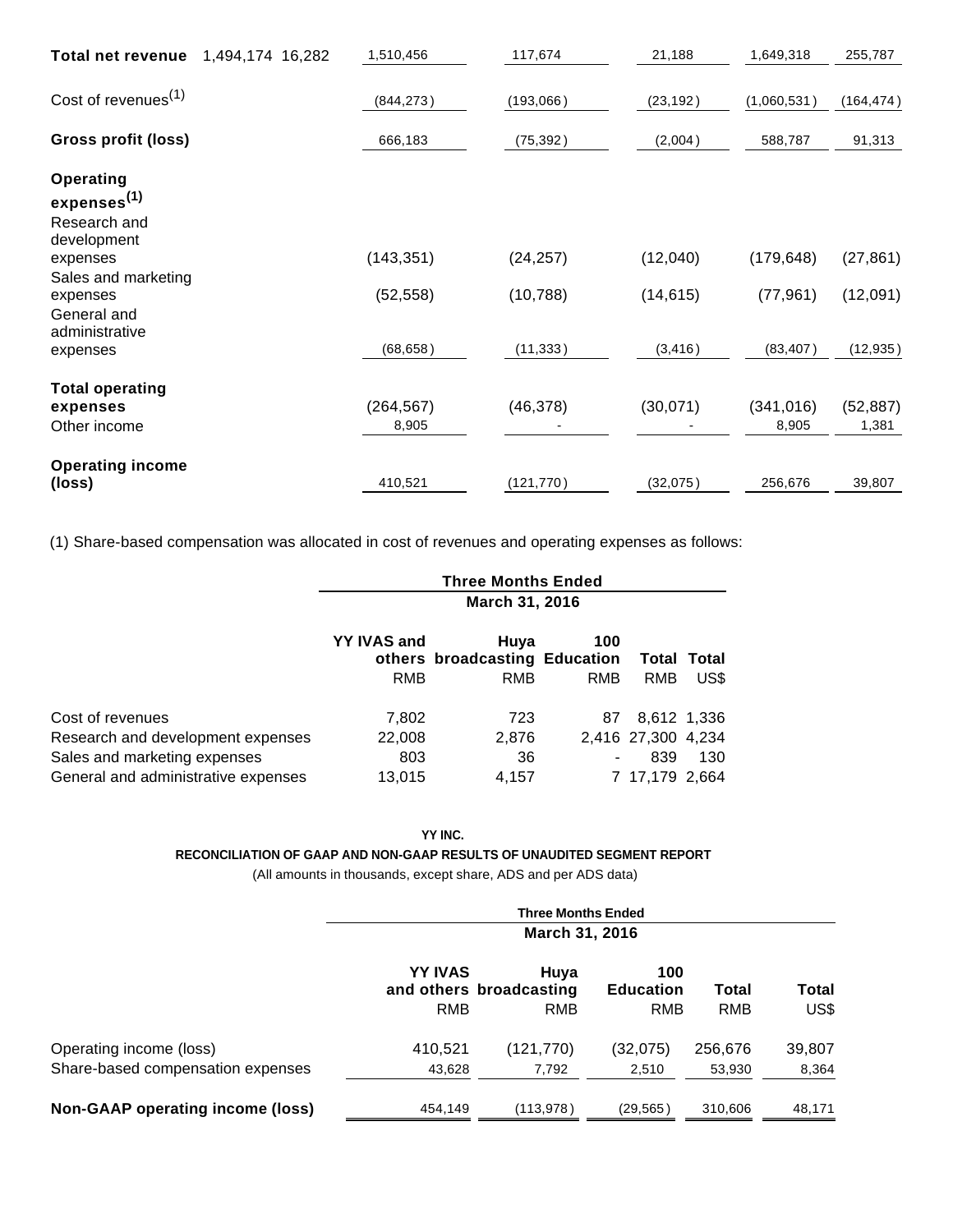# **YY INC. UNAUDITED SEGMENT REPORT**

(All amounts in thousands, except share, ADS and per ADS data)

|                                                                     |                              |                             |                                            | <b>Three Months Ended</b>          |                                       |                            |                      |
|---------------------------------------------------------------------|------------------------------|-----------------------------|--------------------------------------------|------------------------------------|---------------------------------------|----------------------------|----------------------|
|                                                                     |                              |                             |                                            | December 31, 2015                  |                                       |                            |                      |
|                                                                     | <b>YY IVAS</b><br><b>RMB</b> | <b>Others</b><br><b>RMB</b> | <b>YY IVAS</b><br>and others<br><b>RMB</b> | Huya<br>broadcasting<br><b>RMB</b> | 100<br><b>Education</b><br><b>RMB</b> | <b>Total</b><br><b>RMB</b> | <b>Total</b><br>US\$ |
| <b>Net revenues</b><br>Internet value-added<br>service              |                              |                             |                                            |                                    |                                       |                            |                      |
| -Online music and                                                   |                              |                             | 1,144,998                                  |                                    |                                       | 1,144,998                  | 176,757              |
| entertainment<br>-Online games                                      | 1,144,998<br>172,398         |                             | 172,398                                    |                                    |                                       | 172,398                    | 26,614               |
| -Online dating                                                      | 189,194                      |                             | 189,194                                    |                                    |                                       | 189,194                    | 29,207               |
| -Other IVAS                                                         | 191,781                      |                             | 191,781                                    | 133,646                            |                                       | 325,427                    | 50,237               |
| Other revenues                                                      | $\overline{a}$               | 31,473                      | 31,473                                     |                                    | 36,354                                | 67,827                     | 10,471               |
| <b>Total net revenue</b>                                            | 1,698,371 31,473             |                             | 1,729,844                                  | 133,646                            | 36,354                                | 1,899,844                  | 293,286              |
| Cost of revenues <sup>(1)</sup>                                     |                              |                             | (930, 954)                                 | (203, 297)                         | (33,988)                              | (1, 168, 239)              | (180, 345)           |
| <b>Gross profit (loss)</b>                                          |                              |                             | 798,890                                    | (69, 651)                          | 2,366                                 | 731,605                    | 112,941              |
| Operating<br>expenses <sup>(1)</sup><br>Research and<br>development |                              |                             |                                            |                                    |                                       |                            |                      |
| expenses                                                            |                              |                             | (124, 330)                                 | (20, 131)                          | (8, 217)                              | (152, 678)                 | (23, 569)            |
| Sales and marketing<br>expenses<br>General and<br>administrative    |                              |                             | (94, 192)                                  | (11, 215)                          | (8, 767)                              | (114, 174)                 | (17, 625)            |
| expenses                                                            |                              |                             | (71, 847)                                  | (6,926)                            | (9,015)                               | (87, 788)                  | (13, 552)            |
| <b>Total operating</b><br>expenses<br>Other income                  |                              |                             | (290, 369)<br>32,814                       | (38, 272)                          | (25,999)                              | (354, 640)<br>32,814       | (54, 746)<br>5,066   |
| <b>Operating income</b><br>(loss)                                   |                              |                             | 541,335                                    | (107, 923)                         | (23, 633)                             | 409,779                    | 63,261               |

(1) Share-based compensation was allocated in cost of revenues and operating expenses as follows:

|                                     | <b>Three Months Ended</b> |                                       |            |                    |  |  |  |
|-------------------------------------|---------------------------|---------------------------------------|------------|--------------------|--|--|--|
|                                     | <b>December 31, 2015</b>  |                                       |            |                    |  |  |  |
|                                     | YY IVAS and               | Huya<br>others broadcasting Education | 100        | <b>Total Total</b> |  |  |  |
|                                     | <b>RMB</b>                | <b>RMB</b>                            | <b>RMB</b> | US\$<br><b>RMB</b> |  |  |  |
| Cost of revenues                    | 8,104                     | 639                                   | 128        | 8,871 1,369        |  |  |  |
| Research and development expenses   | 24,373                    | 2,246                                 |            | 2,621 29,240 4,514 |  |  |  |
| Sales and marketing expenses        | 938                       | 151                                   | $\sim$     | 168<br>1.089       |  |  |  |
| General and administrative expenses | 17,430                    | 146                                   |            | 4,433 22,009 3,398 |  |  |  |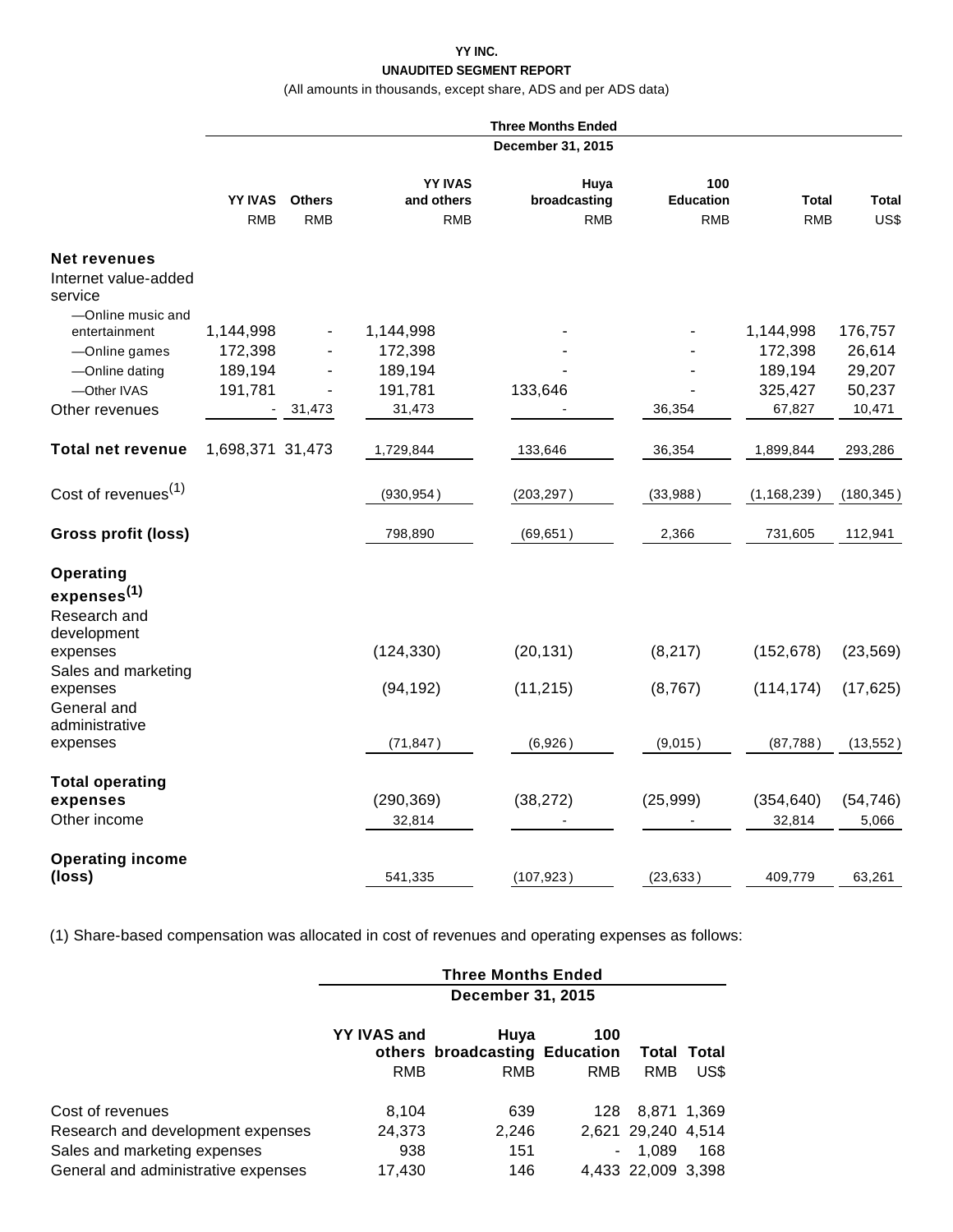### **YY INC.**

# **RECONCILIATION OF GAAP AND NON-GAAP RESULTS OF UNAUDITED SEGMENT REPORT**

(All amounts in thousands, except share, ADS and per ADS data)

|                                                              | <b>Three Months Ended</b><br><b>December 31, 2015</b> |                                               |                                       |                            |                      |  |
|--------------------------------------------------------------|-------------------------------------------------------|-----------------------------------------------|---------------------------------------|----------------------------|----------------------|--|
|                                                              | <b>YY IVAS</b><br>RMB                                 | Huya<br>and others broadcasting<br><b>RMB</b> | 100<br><b>Education</b><br><b>RMB</b> | <b>Total</b><br><b>RMB</b> | <b>Total</b><br>US\$ |  |
| Operating income (loss)<br>Share-based compensation expenses | 541,335<br>50,845                                     | (107, 923)<br>3,182                           | (23, 633)<br>7,182                    | 409,779<br>61,209          | 63,261<br>9,449      |  |
| <b>Non-GAAP operating income (loss)</b>                      | 592,180                                               | (104,741)                                     | (16, 451)                             | 470,988                    | 72,710               |  |

# **YY INC. UNAUDITED SEGMENT REPORT**

|                                                        | <b>Three Months Ended</b><br>March 31, 2015 |                             |                                            |                                    |                                       |                            |                      |  |
|--------------------------------------------------------|---------------------------------------------|-----------------------------|--------------------------------------------|------------------------------------|---------------------------------------|----------------------------|----------------------|--|
|                                                        | <b>YY IVAS</b><br><b>RMB</b>                | <b>Others</b><br><b>RMB</b> | <b>YY IVAS</b><br>and others<br><b>RMB</b> | Huya<br>broadcasting<br><b>RMB</b> | 100<br><b>Education</b><br><b>RMB</b> | <b>Total</b><br><b>RMB</b> | <b>Total</b><br>US\$ |  |
| <b>Net revenues</b><br>Internet value-added<br>service |                                             |                             |                                            |                                    |                                       |                            |                      |  |
| -Online music and                                      | 590,055                                     |                             | 590,055                                    |                                    |                                       | 590,055                    | 95,186               |  |
| entertainment<br>-Online games                         | 231,748                                     |                             | 231,748                                    |                                    |                                       | 231,748                    | 37,385               |  |
| -Online dating                                         | 131,836                                     |                             | 131,836                                    |                                    |                                       | 131,836                    | 21,267               |  |
| -Other IVAS                                            | 102,221                                     | $\overline{\phantom{m}}$    | 102,221                                    | 54,976                             |                                       | 157,197                    | 25,358               |  |
| Other revenues                                         |                                             | 16,844                      | 16,844                                     |                                    | 22,582                                | 39,426                     | 6,360                |  |
| <b>Total net revenue</b>                               | 1,055,860 16,844                            |                             | 1,072,704                                  | 54,976                             | 22,582                                | 1,150,262                  | 185,556              |  |
| Cost of revenues <sup>(1)</sup>                        |                                             |                             | (525, 338)                                 | (122, 919)                         | (24, 478)                             | (672, 735)                 | (108, 523)           |  |
| Gross profit (loss)                                    |                                             |                             | 547,366                                    | (67, 943)                          | (1,896)                               | 477,527                    | 77,033               |  |
| <b>Operating expenses</b><br>(1)                       |                                             |                             |                                            |                                    |                                       |                            |                      |  |
| Research and<br>development expenses                   |                                             |                             | (100, 402)                                 | (13,530)                           | (9,056)                               | (122, 988)                 | (19, 840)            |  |
| Sales and marketing<br>expenses<br>General and         |                                             |                             | (44, 560)                                  | (2,006)                            | (4, 977)                              | (51, 543)                  | (8,315)              |  |
| administrative<br>expenses                             |                                             |                             | (48, 889)                                  | (8,550)                            | (2,092)                               | (59, 531)                  | (9,603)              |  |
| <b>Total operating</b><br>expenses                     |                                             |                             | (193, 851)                                 | (24, 086)                          | (16, 125)                             | (234, 062)                 | (37, 758)            |  |